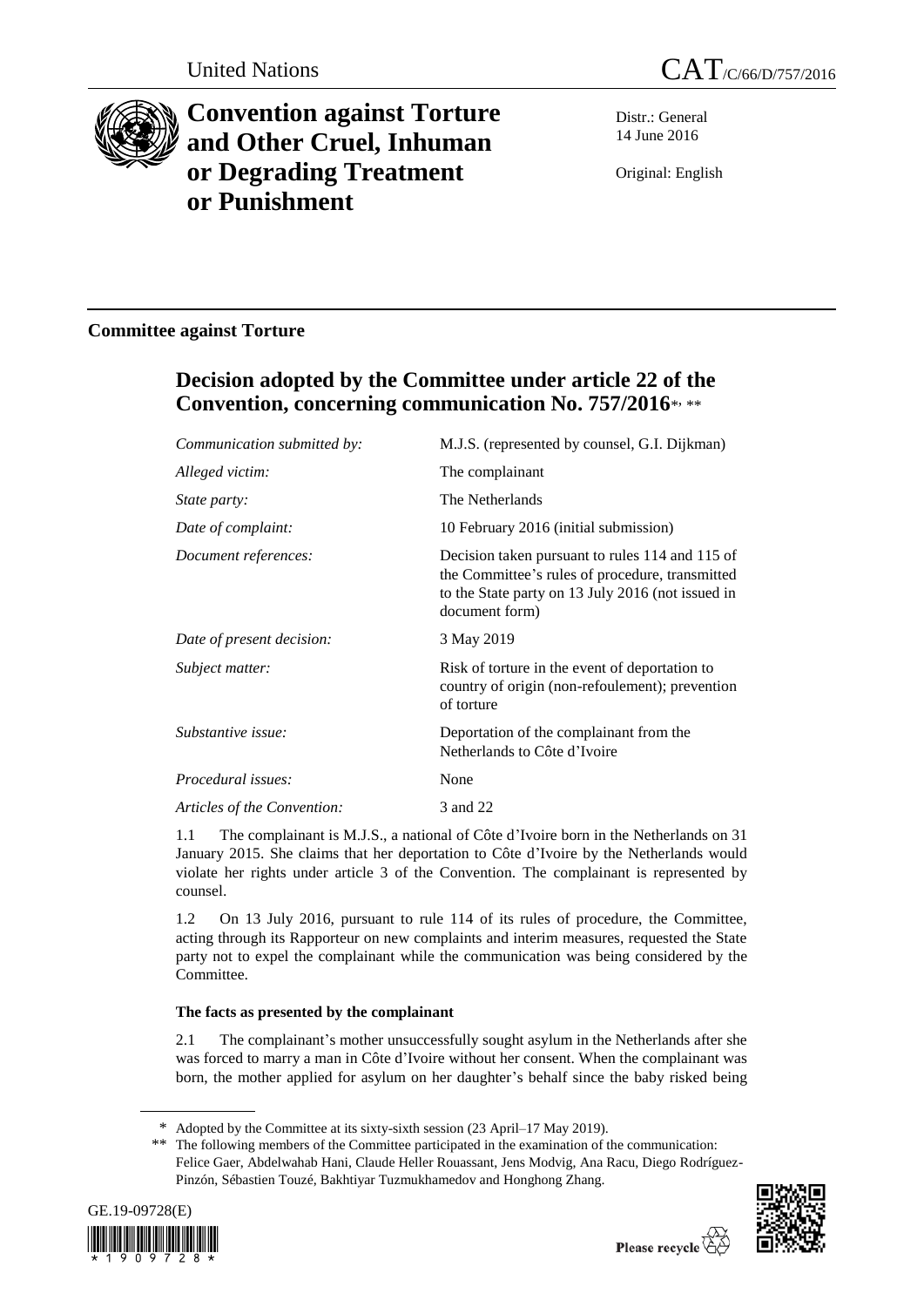circumcised if returned to Côte d'Ivoire. The complainant's mother had herself been circumcised when she was 19 years old, after her parents had died. Her parents were against female genital mutilation but the rest of the family forced her to undergo circumcision. The complainant's mother belongs to the Malinke tribe, from the north-west of the country. The complainant argues that a very high percentage of women and girls in her tribe undergo female genital mutilation and that her mother cannot protect her from being circumcised.

2.2 The complainant's mother applied for asylum on behalf of her daughter on 24 April 2015. On 3 June 2015, the Immigration and Naturalization Service of the Ministry of Justice and Security denied the application. According to the Service, even though female genital mutilation is still practiced in Côte d'Ivoire, it is usually the mother who decides whether her daughter will undergo the procedure and Ivorian domestic law protects the rights of women. The fact that the complainant's mother was circumcised only after the death of her parents shows that it is the parents who decide on the matter. The Service stated that the mother of the complainant was a grown woman, that her extended family would not have much influence on her decision and that she would be able to protect her minor daughter from female genital mutilation. Furthermore, it stated that the complainant and her mother could resettle in another area of Côte d'Ivoire, thus avoiding social pressure.

2.3 On 9 June 2015, the complainant appealed to The Hague District Court. The Court rejected her appeal on 29 June 2015, stating that the complainant's mother could resettle in another area of the country of origin as she had no contact with her extended family in her home town. On 2 July 2015, the complainant appealed to the Council of State, which rejected her appeal on 21 August 2015.

2.4 The complainant notes that even though female genital mutilation is officially prohibited in Côte d'Ivoire, it is still deeply rooted in sociocultural norms and very few perpetrators are brought to justice. She refers to a guidance note in which it is stated that for various reasons, State authorities may be unwilling or unable to interfere with such traditional customs and practice that are so deeply entrenched and widely followed. Thus, while female genital mutilation may have been legally designated as a crime, in practice it is not treated as such, with the result that there is little or no law enforcement to stop it.<sup>1</sup> In the same document, it is also stated that female genital mutilation can be considered a child-specific form of persecution as it disproportionately affects the girl child. In keeping with the established practice, when assessing a child's claim for asylum (that is, where the child is the principal applicant), it is important to bear in mind that actions or threats that might not qualify as persecution in the case of an adult may do so in the case of a child. In most cases, however, the potential or actual harm caused by female genital mutilation is so serious that it must be considered to qualify as persecution, regardless of the age of the claimant.<sup>2</sup>

2.5 The complainant submits that her mother suffers from severe psychiatric disorders, but that the Immigration and Naturalization Service has not taken into account the medical statements provided by her mother. She was diagnosed with post-traumatic stress disorder and hears voices that instruct her to commit suicide. She has already tried to commit suicide by drinking chlorhexidine and, a day later, Sterillium. When faced with difficulty, she tends to go numb and just cries and sleeps. She has a lot of trouble coping and raising her three children<sup>3</sup> alone and she gets a lot of help from volunteers from the local non-governmental organization (NGO) and church.

2.6 The complainant also argues that the Netherlands has not taken into account the social aspects of the asylum request. The social context plays an important role in the case because the complainant's mother is single with three young children, all born in the Netherlands out of wedlock, and has no social network in Côte d'Ivoire. It would therefore be impossible for her mother to resettle in another part of her country of origin and start a new life. Moreover, should she need to stay with members of her extended family, she

<sup>1</sup> Office of the United Nations High Commissioner for Refugees, *Guidance Note on Refugee Claims Relating to Female Genital Mutilation* (Geneva, May 2009), para. 20.

 $<sup>2</sup>$  Ibid., para. 9.</sup>

<sup>&</sup>lt;sup>3</sup> The complainant has two older brothers (ages unknown).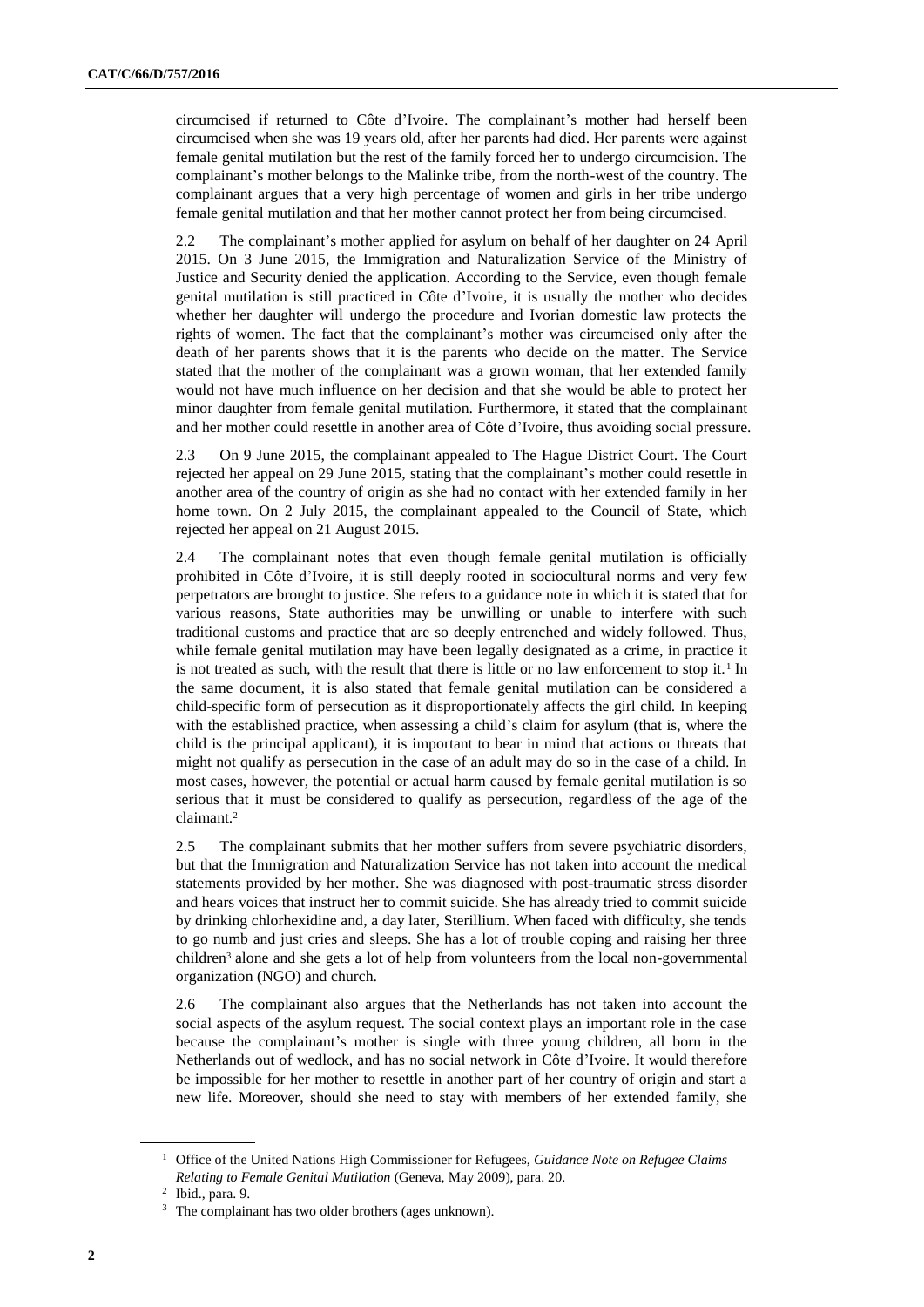would not be able to protect the complainant from female genital mutilation due to the strong social pressure that exists in that society.

2.7 The complainant refers to article 4 of Directive 2011/95/EU of the European Parliament and of the Council of the European Union, in which it is stated that the fact that an applicant has already been subject to persecution or serious harm, or to direct threats of such persecution or such harm, is a serious indication of the applicant's well-founded fear of persecution or real risk of suffering serious harm. <sup>4</sup> Even though this is not strictly applicable to the complainant, she notes that her mother could not protect herself, even as an adult, from female genital mutilation and that the same could happen to her because she depends on her mother. She also refers to the case *F.B. v. Netherlands*, in which the Committee found that the State party had failed to take into due consideration the complainant's allegations regarding the events she had experienced in Guinea, her condition as a single woman in Guinean society and the specific capacity of the authorities in Guinea to provide her with protection so as to guarantee her physical and mental integrity.<sup>5</sup>

## **The complaint**

3. The complainant claims that her expulsion to Côte d'Ivoire would put her at risk of female genital mutilation, in violation of article 3 of the Convention.

## **State party's observations on the merits**

4.1 On 13 January 2017, the State party submitted its observations on the merits of the complaint. The State party provided its own statement of facts, and noted that the complainant's mother first entered the Netherlands on 4 March 2011 and submitted an application for asylum on 18 April 2011. On 23 May 2012, her application for temporary asylum was denied. On 15 June 2012, the complainant's mother submitted an application for a judicial review of the decision. On 21 December 2012, The Hague District Court declared the application for review unfounded. On 24 January 2013, the mother lodged an appeal of that judgment with the Administrative Jurisdiction Division of the Council of State. On 17 June 2013, the appeal was declared unfounded. During her pregnancies, the complainant's mother was permitted to stay on the basis of section 64 of the Aliens Act 2000.<sup>6</sup> On 22 January 2016, the complainant's mother gave notice that she wished to submit a request to stay on the basis of section 64 of the Aliens Act 2000; however, she never followed up on the request, so the procedure was terminated.

4.2 On 24 April 2015, the complainant's mother lodged an application for asylum on behalf of her daughter. By decision of 3 June 2015, the application was denied. It was also decided not to defer the complainant's departure pursuant to section 64 of the Aliens Act 2000. On an unspecified date, an application for judicial review of the contested decision was lodged on behalf of the complainant and interim relief was requested. On 25 June 2015, The Hague District Court declared the application unfounded and also denied the application for interim relief. By judgment of 25 August 2015, the Administrative Jurisdiction Division declared the subsequent appeal manifestly unfounded.

4.3 The State party notes that the complainant's mother was born in 1990 and lived in the city of Ferentella in Côte d'Ivoire until 2008. She belongs to the Malinke ethnic group. She attended secondary school between 2003 and 2008. Because her parents were opposed to female genital mutilation, they did not subject her to it. After her parents died, in January 2009 the complainant's mother moved in with her aunt who lived in the city of Gagnoa. However, her aunt could not afford to feed another family member, so she married the complainant's mother off to a wealthy man in exchange for money. The complainant's

<sup>4</sup> Directive 2011/95/EU of the European Parliament and of the Council of 13 December 2011 on standards for the qualification of third-country nationals or stateless persons as beneficiaries of international protection, for a uniform status for refugees or for persons eligible for subsidiary protection, and for the content of the protection granted.

<sup>5</sup> See *F.B. v. Netherlands* (CAT/C/56/D/613/2014), para. 8.8.

<sup>6</sup> Section 64 reads: "An alien shall not be expelled as long as his health or that of any of the members of his family would make it inadvisable for him to travel."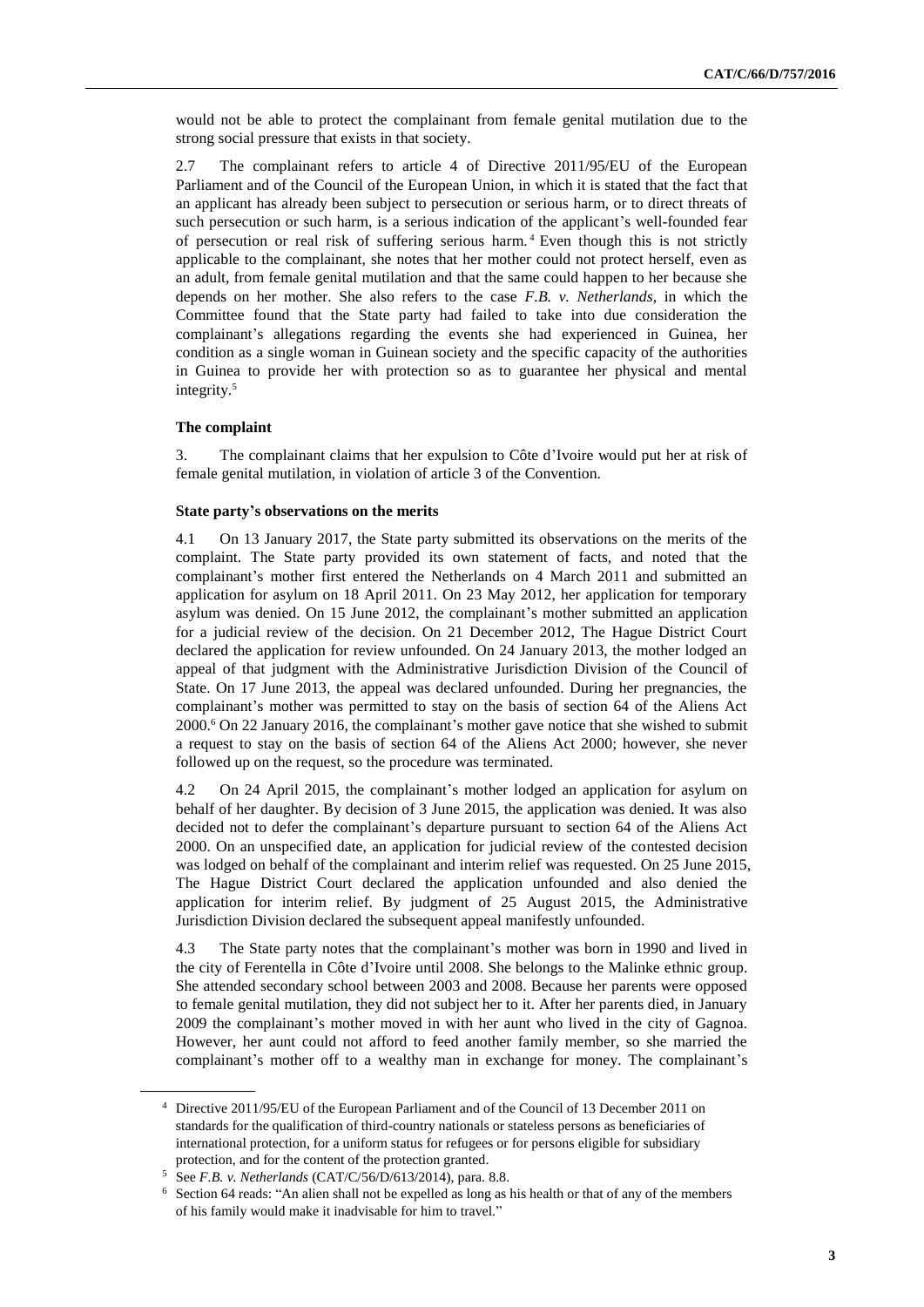mother rejected the forced marriage and reported it to the police. The police returned her to her aunt, who then locked the complainant's mother in her house. It was then, at the age of 19, that she underwent female genital mutilation. In December 2009, the complainant's mother was again married against her will to a wealthy man. She was raped by him on multiple occasions. In January 2010, she started a relationship with another man and became pregnant. Suspecting that the child was not his, her husband demanded that the complainant's mother have an abortion, as did her aunt. The complainant's mother tried to go to the police and twice fled to her aunt's house, but both times she was returned to her husband, who at one point locked her in his house for three months. After that, she had an abortion. In addition, however, her husband did not believe that she had undergone a proper female genital mutilation and demanded a more extensive procedure (re-cutting). In response to that demand, the complainant's mother fled, leaving Côte d'Ivoire on 27 February 2011. The State party notes that the complainant's identity, ethnicity, nationality and origin are deemed credible. However, the grounds on which she based her asylum application were not found to be credible.

4.4 The State party notes that the United Nations Children's Fund (UNICEF) classifies Côte d'Ivoire as a moderately low-prevalence country, in other words as a country where a relatively small percentage of women (26–50 per cent) have undergone female genital mutilation.<sup>7</sup> In 1998, the procedure became illegal in Côte d'Ivoire.<sup>8</sup> Despite this statutory ban, female genital mutilation is still common in the country. Around 36 per cent of women and girls have undergone the procedure, especially in the north (88 per cent), north-west (88 per cent), west (73 per cent), centre-north (59 per cent) and north-east (53 per cent). Female genital mutilation is practiced by many of the country's ethnic groups. It is most common in Muslim communities (such as the Malinke community) and among groups practicing traditional (animist) faiths. The practice is based on long-standing beliefs and traditions and is considered a chiefly cultural phenomenon. It is more prevalent among women and girls who have not had access to education. In general, daughters of women with a higher level of education are less likely to undergo female genital mutilation.

4.5 According to the State party, girls returning to Côte d'Ivoire risk being subjected to female genital mutilation if they belong to a family that goes back to its village. Even families who live in Abidjan but return to their village of origin during the school holidays may be advised by members of the local community to have their daughters cut during the summer holidays. According to NGOs working to combat female genital mutilation, it is not common for Ivorians to seek protection from the police or the gendarmerie. If parents do not want their daughters cut, the family usually leaves the village before female genital mutilation can take place. To compensate for the lack of protection from the authorities, a number of NGOs have set up local committees in various communities. These committees alert NGO staff if a girl is at risk of female genital mutilation. Family members, the girl herself or a third party can also contact one of the locally active NGOs directly to ask for protection. An NGO representative then mediates and/or calls on the local authorities to intervene. Mediation often involves providing people with reading material about the damaging effects of female genital mutilation and making them aware that the practice is illegal. The State party submits that in 2014 there were 454 committees and NGOs working with the Ministry of Solidarity, the Family, Women and Children of Côte d'Ivoire to monitor and combat female genital mutilation as part of their primary objective to promote women's and children's rights. Because the NGOs are located in different regions, the entire country is covered. The Ministry of Solidarity, the Family, Women and Children has declared that it will carry out an awareness campaign, to be accompanied by sanctions against those practicing female genital mutilation, and that between January and September 2013 the Government of Côte d'Ivoire intervened in initiation ceremonies on 10 occasions, including in Touba, the region where the complainant's mother is from.

<sup>7</sup> UNICEF, *Female Genital Mutilation/Cutting: A Statistical Overview and Exploration of the Dynamics of Change* (New York, July 2013), p. 27.

<sup>8</sup> See Law No. 98/757 of 23 December 1998. The penalty for performing female genital mutilation is up to five years in prison and fines up to the equivalent of 3,000 euros. For medical personnel performing female genital mutilation, the penalties are doubled.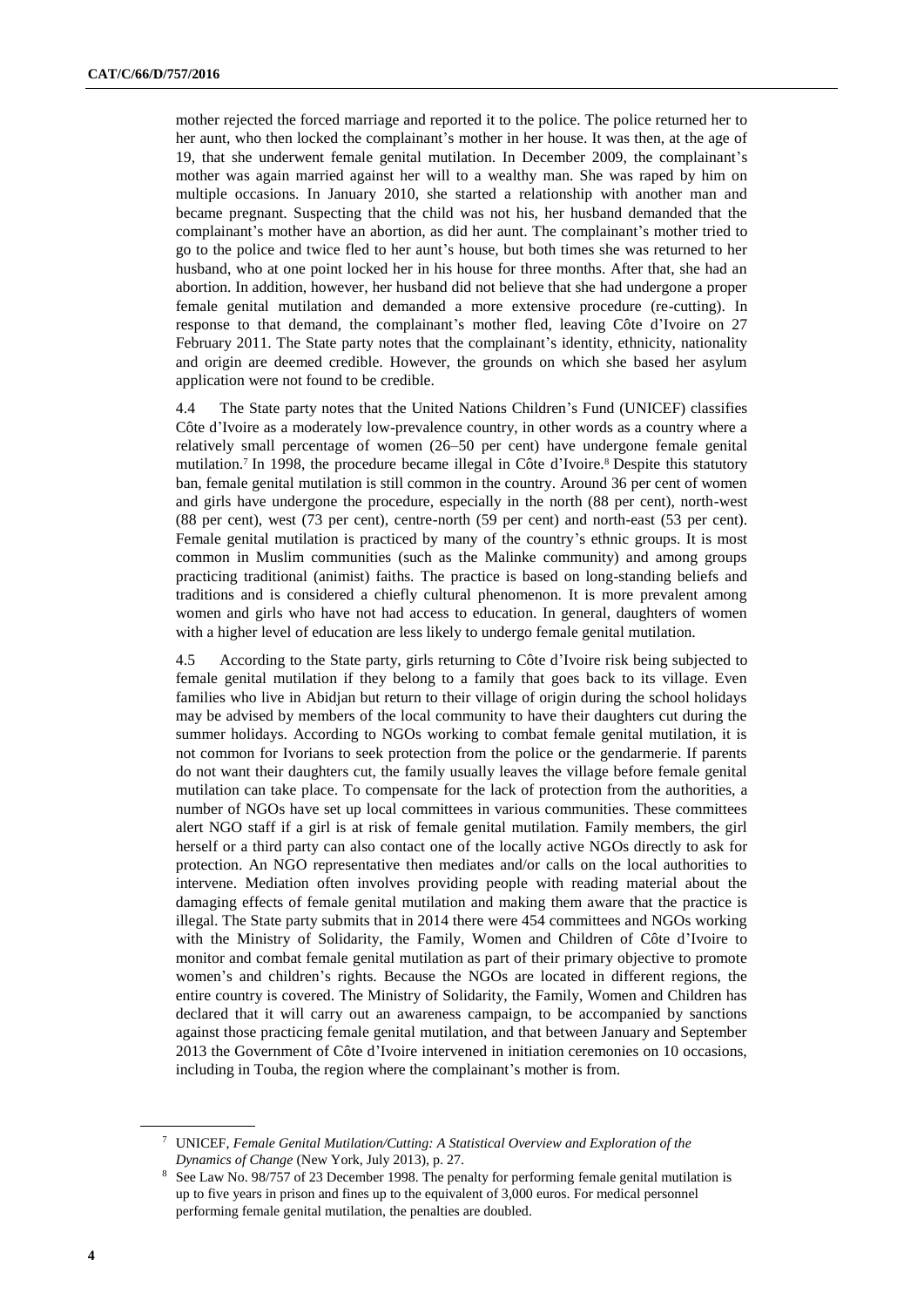4.6 The State party submits that, in terms of policy, its assessment of asylum applications by Ivorian nationals is based partly on the special country report on the situation in Côte d'Ivoire issued by the Ministry of Foreign Affairs in September 2011.<sup>9</sup> Subsequent country reports have not led to a change in policy. The Immigration and Naturalization Service uses statements made by asylum seekers to determine whether they are eligible for a temporary asylum residence permit because they face a real risk of being subjected to female genital mutilation. The Service also takes into consideration general information about female genital mutilation in the country of origin. If there is a wellfounded fear of female genital mutilation, the Service issues a temporary asylum residence permit exclusively to girls, including those who were born in the Netherlands, who run a real risk of being subjected to female genital mutilation upon return to their country of origin and to their parent or parents.

4.7 The State party maintains that, although the human rights situation for women and girls in Côte d'Ivoire gives cause for concern, the information made available by various public sources indicates that there is no reason to conclude that the expulsion of women and girls to that country would, in itself, involve a risk of treatment contrary to article 3 of the Convention. The Government notes that the complainant's interpretation of the country report issued by the Ministry of Foreign Affairs – that 88 per cent of Malinke women in Côte d'Ivoire have undergone female genital mutilation – is incorrect, or in any case requires qualification. That percentage refers to women living in specific regions, i.e. in northern and north-western Côte d'Ivoire. The Government also notes that it cannot be concluded, on the basis of the country report, that the prevalence of female genital mutilation among Malinke women and the social pressure they are under to undergo the procedure would apply to the complainant and her mother should they go to live in a region where it is less common. The State party further notes that the complainant's grandparents were able to protect her mother during their lifetime despite the fact that they were living in a region where female genital mutilation was prevalent. There is also no evidence that the complainant's family was subjected to social exclusion because her mother had not undergone such mutilation.

4.8 In the Government's view, the complainant would be able to return with her mother and brothers to the area where her mother spent most of her life and with which she is familiar. The risk of female genital mutilation being carried out will mainly depend on the attitude of the family and, most particularly, that of her mother. Her mother is opposed to female genital mutilation and may be expected to do all she can to protect her daughter and simply not give in to pressure from others.<sup>10</sup> The State party does not see why the complainant's mother would not be able to protect her daughter from female genital mutilation, like her parents protected her. The State party considers that the fact that she is a single parent does not alter this, as she is more highly educated that the average Ivorian woman, she was able to avoid her own re-cutting, leave her family and community and flee to Europe. In the Netherlands she learned Dutch by reading books.

4.9 The State party further submits that the complainant's mother is free to go and live in a part of Côte d'Ivoire where female genital mutilation is less common, especially since contact with family members in Côte d'Ivoire has been severed. It does not consider this to be a relocation in the sense of article 8 of Directive 2011/95/EU since the complainant does not run a real risk of treatment contrary to article 3 of the Convention in her mother's area of origin. The Government believes that, even if social pressure to undergo female genital

<sup>9</sup> Available from www.rijksoverheid.nl/documenten/ambtsberichten/2011/10/03/ivoorkust-2011-09-29 thematisch-ambtsbericht-politieke-ontwikkelingen-en-veiligheidssituatie.

<sup>10</sup> European Court of Human Rights, *R.B.A.B. and Others v. the Netherlands* (application No. 7211/06), judgment of 7 June 2016. In paragraph 56 of the judgment, the Court found, in relation to another African State where female genital mutilation is practiced, that in general there is no real risk of a girl or woman being subjected to female genital mutilation at the instigation of persons who are not family members. In the case of an unmarried woman, the risk of such mutilation being practised will depend on the attitude of her family, most particularly her parents but also her extended family, and, if a woman's parents are opposed to female genital mutilation, they will normally be in a position to ensure that she does not marry a man who (or whose family) is in favour of it, regardless of the attitude of other relatives of the woman concerned.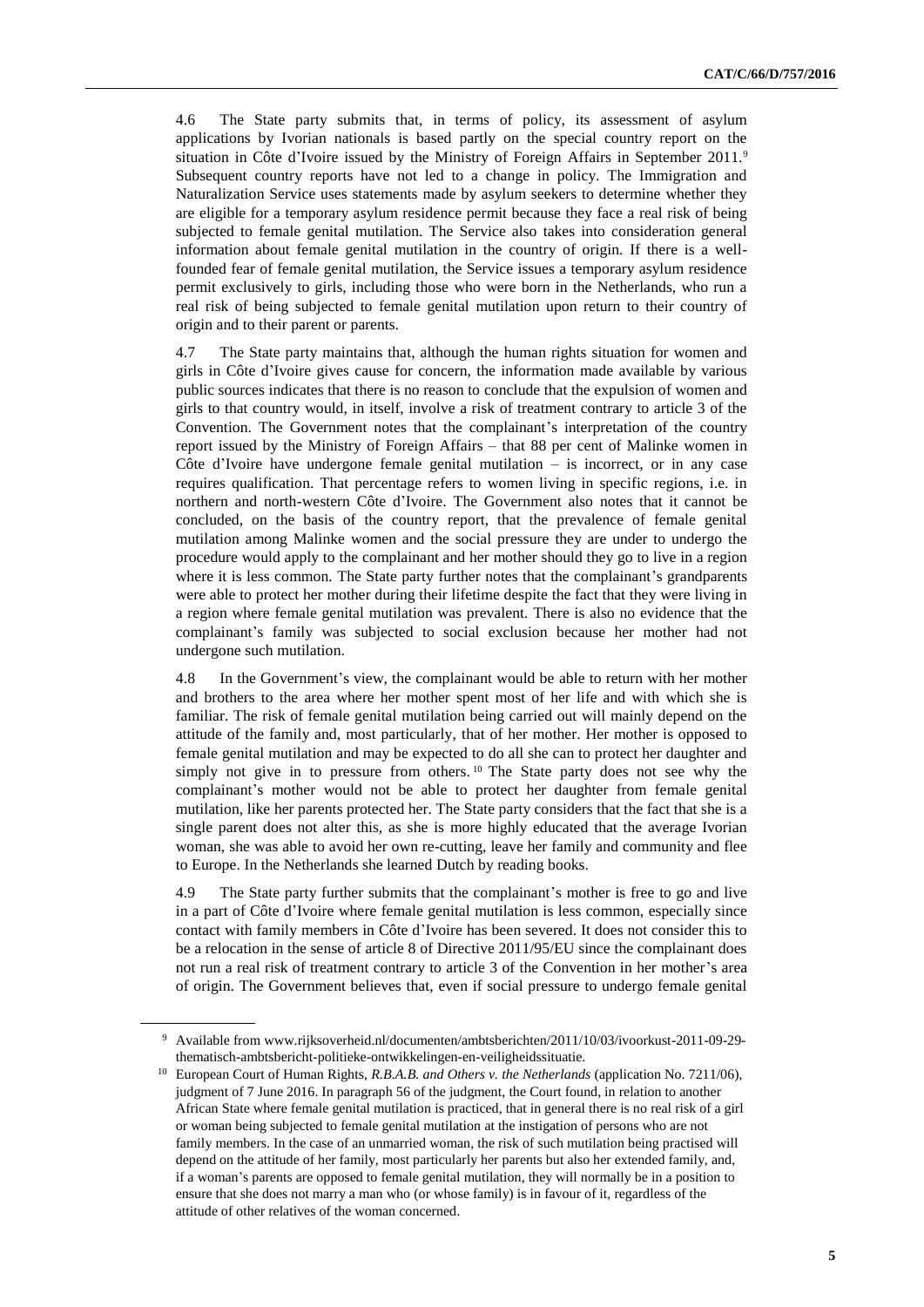mutilation were too great in the area of origin, the complainant's mother could be expected to go and live elsewhere in Côte d'Ivoire since in large parts of the country such mutilation is not a standard practice. In those areas there is little pressure from the community to make a woman undergo female genital mutilation.

4.10 The State party notes that the present case differs from *F.B. v. Netherlands*, which was raised by the complainant, because F.B. was from Guinea, which has a higher prevalence of female genital mutilation than Côte d'Ivoire, and she had already been subjected to such mutilation with severe consequences to her physical and psychological integrity. However, following reconstructive surgery, she feared being forced to undergo female genital mutilation a second time. Those specific circumstances are absent in the present case.

4.11 With regard to the complainant's mother's psychological problems, the State party notes that these problems were not brought to light until the judicial review proceedings. During the second interview, the complainant's mother said that she had provided all the information that could be relevant to the assessment of the application. During the review phase, The Hague District Court was presented with a printout of her entire medical records, which showed that she had apparently attempted suicide after receiving the decision denying her daughter's asylum application. There is no evidence in her medical records that the complainant's mother had ever been treated for psychological issues prior to receiving notification of the Government's intention to deny her daughter's asylum application, or that she was currently receiving treatment. At no point did she cite this in her own asylum procedure either.

4.12 The Government further notes that although the complainant's mother's medical records were submitted, no assessment was made or explanation given by a medical practitioner. According to the complainant's mother, she suffers from chronic depression or post-traumatic stress disorder, for which she is being treated. However, the Government is unable to accept this claim on the basis of the medical records alone. In the Government's view, merely submitting medical records is not sufficient for satisfactorily establishing that she is unable to return to Côte d'Ivoire or to protect her daughter from female genital mutilation due to psychological problems. In the Government's opinion, the complainant's mother has provided insufficient evidence to demonstrate that she is incapable of looking after her children and protecting her daughter from female genital mutilation. In so far as the complainant's mother argues that she and her children would find themselves in a deplorable position if they were expelled to Côte d'Ivoire because she suffers from posttraumatic stress disorder and they would lack a social network, the Government refers to the case *S.J. v. Belgium* and submits that the circumstances on which the present communication is based do not fall within the scope of article 3 of the Convention.<sup>11</sup>

# **Complainant's comments on the State party's observations**

5.1 On 3 July 2018, the complainant submitted her comments to the State party's observations on the merits of the complaint. With regard to her mother not submitting a request to stay under section 64 of the Aliens Act 2000 in her own asylum case, the complainant submits that by the time the request had to be made her own complaint had already been submitted to the Committee and the request for interim measures had been granted, so there was no need for her mother to follow up on the procedure. She notes that, since the State party had already agreed not to send her family back to Côte d'Ivoire, her mother's application would not have been taken into consideration by the authorities of the Netherlands.

5.2 With regard to the situation of women in Côte d'Ivoire and female genital mutilation, the complainant notes that the Government and NGOs primarily work on promoting women's and children's rights. Moreover, the fact that the Government has intervened in only 10 initiation rites over 10 months shows that it has not made the fight against female genital mutilation a priority.

<sup>11</sup> European Court of Human Rights, *S.J. v. Belgium* (application No. 70055/10), judgment of 27 February 2014.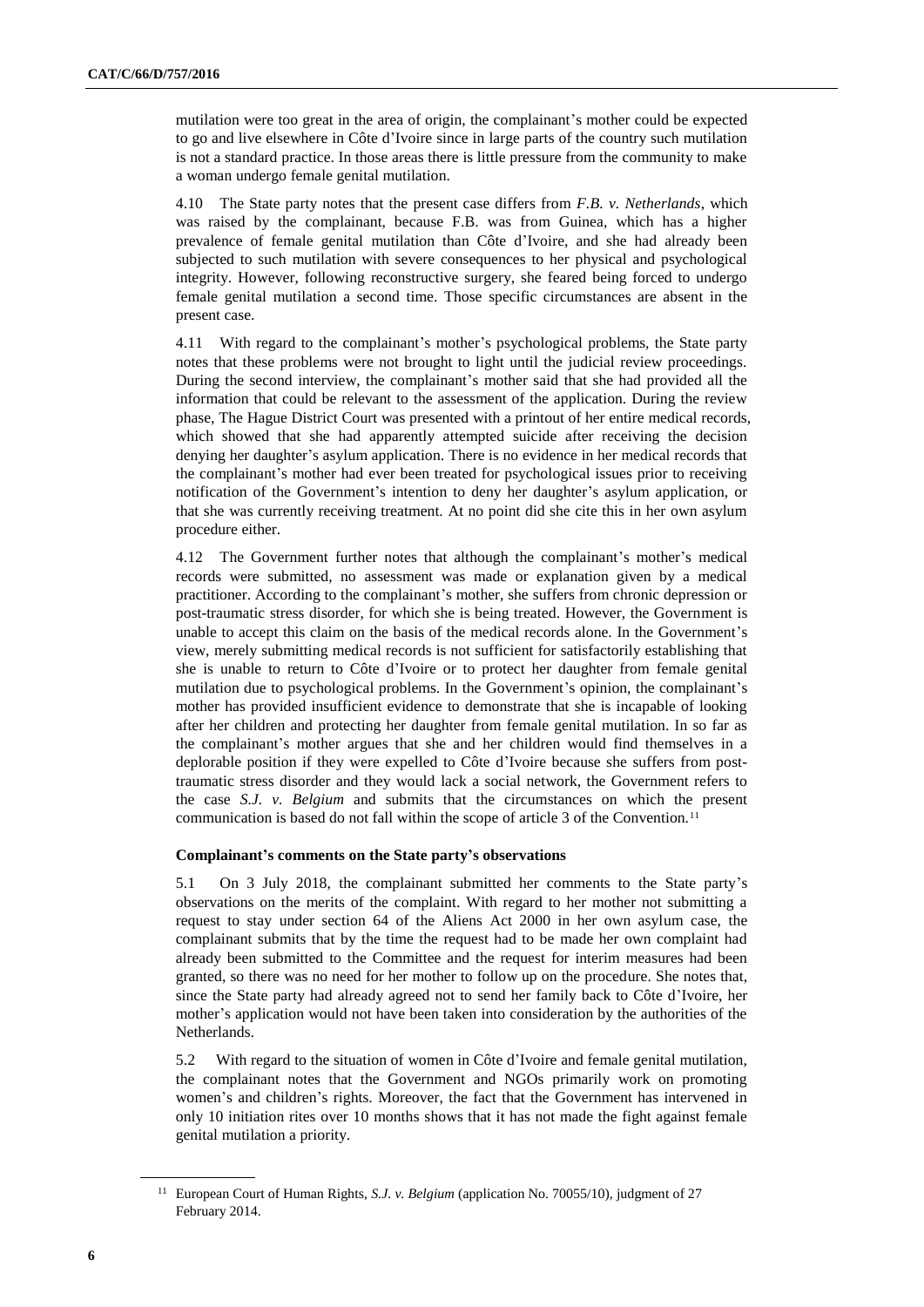5.3 The complainant notes that the State party recognizes that many women are not sufficiently independent to avoid female genital mutilation. The best example is the complainant's mother, who was not able to avoid the procedure even at the age of 19. This shows that the risk of being subjected to female genital mutilation comes not just from parents but also from the extended family. The complainant further notes that the State party does not provide any information on possible ways to make a living, in particular on opportunities for making a living in Abidjan, in cases where parents decide to leave their home town to protect their daughter from becoming a victim of female genital mutilation and especially in cases where it is not two parents who are involved but a single mother, like in the complainant's case. The fact that the complainant's mother also suffers from mental problems makes it even more difficult for her to care for and protect her daughter from female genital mutilation.

5.4 The complainant rejects the State party's assessment that the present case is different from *F.B. v. Netherlands*. She notes that several relevant factors need to be taken into consideration in assessing the risks of female genital mutilation, including the status of a single mother and how well the authorities can protect a woman in a country where such mutilation is prevalent.

5.5 As to the complainant's mother's suicide attempts, the complainant submits that the State party was well aware of them, as one of them happened at the application centre right after the negative decision was handed down in her asylum case. She considers that she has met the burden of proof by providing to the court all the medical information regarding her mother's health. The State party, however, has refused to take this information into consideration.

# **Further observations by the State party**

6.1 On 25 October 2018, the State party submitted its further observations on the merits of the complaint. The State party notes that since the Government submitted its observations in 2017, the NGO 28 Too Many has published a report that provides an overview of the most recent data, developments and information concerning the practice and prevalence of female genital mutilation in Côte d'Ivoire, disaggregated by region, age and ethnic group.<sup>12</sup> The report cites a 2013 demographic study carried out by the National Institute of Statistics of Côte d'Ivoire and ICF International.<sup>13</sup> The report, together with the study and the report's other underlying sources, provides the following information that is relevant to the present case:

(a) The prevalence of female genital mutilation in women aged 15–49 is 38.2 per cent. The north-west (79.5 per cent of women aged 15–49) and north (73.7 per cent) of Côte d'Ivoire have the highest prevalence of female genital mutilation, while the centre (12.2 per cent) and centre-east (15.5 per cent) have the lowest prevalence. Women aged 15– 49 who live in rural areas are slightly more likely to undergo female genital mutilation (38.8 per cent) than women who live in urban areas (37.7 per cent). Prevalence in the capital Abidjan is 36.1 per cent;

(b) Female genital mutilation is practised in Côte d'Ivoire by people of all religions and ethnic groups. The ethnic group with the highest prevalence among women aged 15–49 is the Mandé, which in the north record a prevalence of 66.8 per cent and in the south a prevalence of 51 per cent;

Breaking down the most recent data by age group shows that the prevalence for women aged 45–49 is 46.9 per cent, while for the age group 15–19 it is 31.3 per cent;

(d) Despite the fact that a small proportion of women may be cut after the age of 15, this data demonstrates a trend towards lower prevalence among younger women.

<sup>12</sup> 28 Too Many, "Côte d'Ivoire: the law and FGM" (August 2018).

<sup>13</sup> National Institute of Statistics and ICF International, *Enquête Démographique et de Santé et à Indicateurs Multiples de Côte d'Ivoire 2011–2012* (Calverton, Maryland, 2012).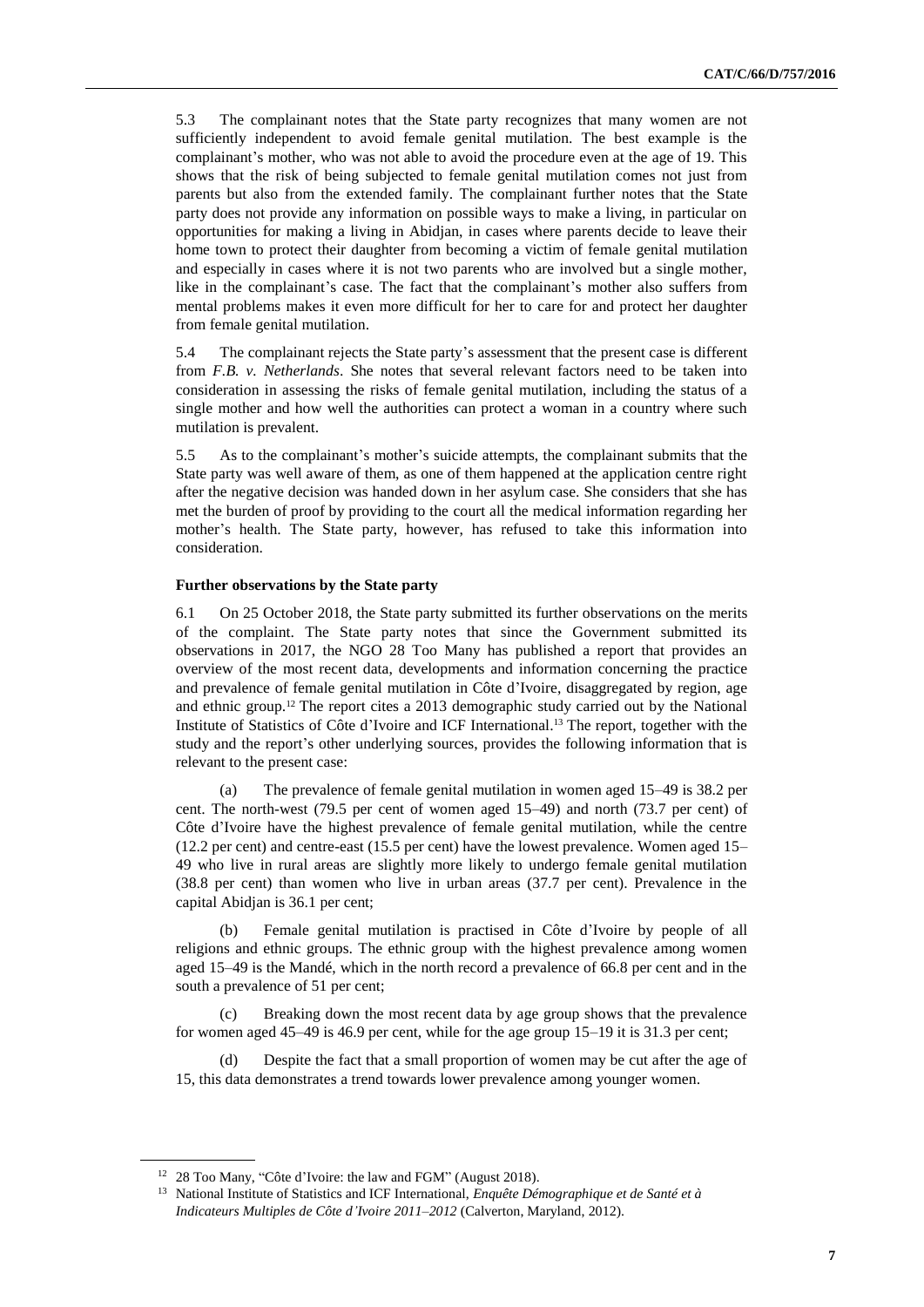6.2 The State party refers to the above-mentioned demographic study, according to which the prevalence among girls under 15 years of age is even lower, as only one out of nine girls (11 per cent) has undergone female genital mutilation.<sup>14</sup> It also refers to a study published by the French Office for the Protection of Refugees and Stateless Persons, in which it is written that the power of money has inverted certain traditional hierarchies and that the economic power of the younger generations thus represents a strong opposition to the authority of their elders. <sup>15</sup> The successful prosecutions by the Government of Côte d'Ivoire in some female genital mutilation cases in 2017 may also have played a role in the decline. <sup>16</sup> The State party concludes that although the prevalence of female genital mutilation is high among the ethnic group to which the mother of the complainant belongs,<sup>17</sup> the percentage of women who have undergone such mutilation is in fact falling. Moreover, the majority of the population is opposed to continuing this tradition. The report published by 28 Too Many shows that girls and women who say they fear being subjected to female genital mutilation have public opinion on their side: 81.5 per cent of women and 82.1 per cent of men aged 15–49 believe that female genital mutilation should be stopped.<sup>18</sup>

6.3 With regard to the complainant's assertion regarding her mother's decision not to submit an application to defer departure on medical grounds on the basis of section 64 of the Aliens Act 2000, the State party notes that if an alien who does not hold a residence permit submits an application on the basis of section 64 of the Aliens Act 2000, the application is taken into consideration and assessed on its merits. In connection with such an application, a medical adviser at the Immigration and Naturalization Service assesses, on the basis of the medical information about the state of health of the alien or one of his or her family members provided by the attending physician, whether it would be inadvisable for him or her to travel, in which case expulsion should not take place. If the right conditions are met, the application is granted and the alien acquires right of residence. An alien who has held right of residence on those grounds for one year can then submit an application for a regular residence permit subject to restrictions on temporary humanitarian grounds and the need for medical treatment. The State party submits that the complainant's mother has repeatedly been asked to provide medical information to support the complaints she has submitted, which shows that the Government takes medical issues seriously and that it was and remains prepared to assess the merits of an application. However, the complainant's mother has failed to respond to the Government's request and has not presented the medical information requested.

6.4 With regard to the complainant's mother's suicide attempts, the State party notes that it is aware of two such attempts, both of which took place in the summer of 2015. On the first occasion, the mother swallowed the contents of a bottle of disinfectant hand gel and on the second occasion she took three sleeping pills. On both occasions medical assistance was called for and on both occasions an ambulance left after the paramedics had examined the mother at the scene. Since 2015, no further incidents have been reported.

## **Issues and proceedings before the Committee**

#### *Consideration of admissibility*

7.1 Before considering any complaint submitted in a communication, the Committee must decide whether the communication is admissible under article 22 of the Convention. The Committee has ascertained, as it is required to do under article 22 (5) (a) of the Convention, that the same matter has not been and is not being examined under another procedure of international investigation or settlement.

<sup>14</sup> Ibid., p. 333.

<sup>&</sup>lt;sup>15</sup> France, Office for the Protection of Refugees and Stateless Persons, "Les mutilations génitales féminines (MGF) en Côte d'Ivoire" (21 February 2017), p. 9.

<sup>&</sup>lt;sup>16</sup> United States of America, Department of State, "Country reports on human rights practices for 2017 – Côte d'Ivoire", p. 18.

<sup>&</sup>lt;sup>17</sup> The Malinke are one of the ethnic groups belonging to the larger linguistic family of the Mandé peoples.

<sup>18</sup> 28 Too Many, "Côte d'Ivoire: the law and FGM" (August 2018).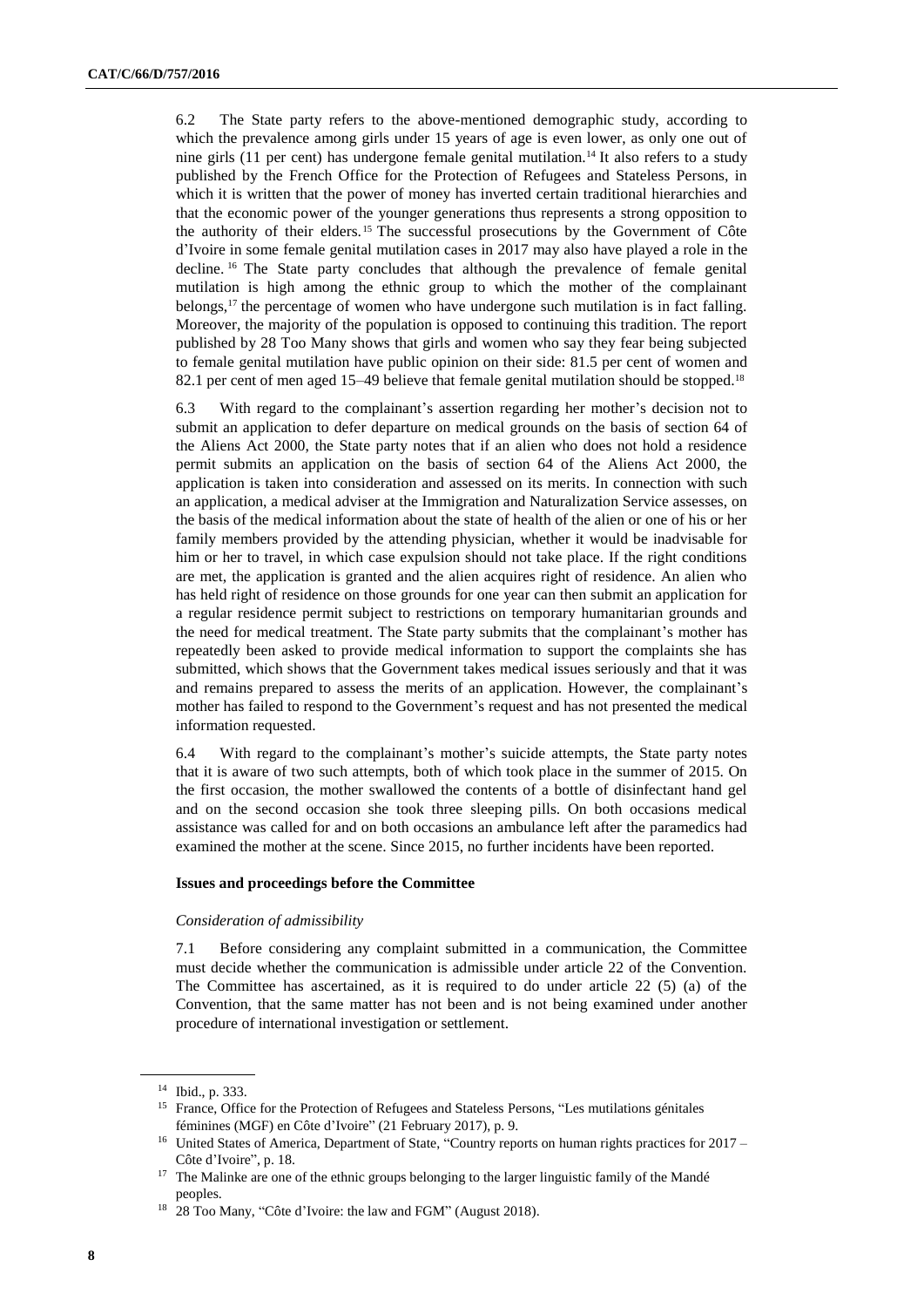7.2 The Committee recalls that, in accordance with article 22 (5) (b) of the Convention, it shall not consider any communication from an individual unless it has ascertained that the individual has exhausted all available domestic remedies. The Committee notes that, in the present case, the State party has not challenged the admissibility of the complaint on this ground.

7.3 Not having found any other obstacle to admissibility, the Committee declares the communication admissible and proceeds with its consideration of the merits.

#### *Consideration of the merits*

8.1 In accordance with article 22 (4) of the Convention, the Committee has considered the communication in the light of all the information made available to it by the parties.

8.2 In the present case, the issue before the Committee is whether the forced removal of the complainant to Côte d'Ivoire would constitute a violation of the State party's obligation under article 3 of the Convention not to expel or to return ("refouler") a person to another State where there are substantial grounds for believing that he or she would be in danger of being subjected to torture. This includes torture or other ill-treatment at the hands of non-State entities, including groups that are unlawfully exercising actions that inflict severe pain or suffering for purposes prohibited by the Convention, and over which the receiving State has no or only partial de facto control, or whose acts it is unable to prevent or whose impunity it is unable to counter.<sup>19</sup>

8.3 The Committee must evaluate whether there are substantial grounds for believing that the complainant would be personally in danger of being subjected to torture upon return to Côte d'Ivoire. In assessing that risk, the Committee must take into account all relevant considerations, pursuant to article 3 (2) of the Convention, including the existence of a consistent pattern of gross, flagrant or mass violations of human rights. However, the Committee recalls that the aim of such determination is to establish whether the individual concerned would be personally at a foreseeable and real risk of being subjected to torture in the country to which he or she would be returned. It follows that the existence of a pattern of gross, flagrant or mass violations of human rights in a country does not as such constitute sufficient reason for determining that a particular person would be in danger of being subjected to torture on return to that country; additional grounds must be adduced to show that the individual concerned would be personally at risk. Conversely, the absence of a consistent pattern of flagrant violations of human rights does not mean that a person might not be subjected to torture in his or her specific circumstances.<sup>20</sup>

8.4 The Committee recalls its general comment No. 4 (2017) on the implementation of article 3 of the Convention in the context of article 22, according to which the Committee will assess "substantial grounds" and consider the risk of torture as foreseeable, personal, present and real when the existence of credible facts relating to the risk by itself, at the time of its decision, would affect the rights of the complainant under the Convention in case of his or her deportation (para. 45).

8.5 The Committee notes the complainant's claim that her expulsion to Côte d'Ivoire will put her at risk of female genital mutilation, in violation of article 3 of the Convention. In support of her claim, the complainant points out that her mother belongs to the Malinke tribe from the north-west of the country and that a very high percentage of women of that tribe have undergone female genital mutilation; that even though female genital mutilation is officially prohibited in Côte d'Ivoire, it is still practiced and very few perpetrators are brought to justice; and that her mother was circumcised by her extended family when she was 19 years old, after her parents had died. The complainant also argues that her mother will not be able to protect her from female genital mutilation because she suffers from severe psychiatric disorders and does not have the kind of social network in Côte d'Ivoire that would allow her to live independently with three children.

<sup>&</sup>lt;sup>19</sup> See the Committee's general comment No. 4 (2017) on the implementation of article 3 in the context of article 22, para. 30.

<sup>20</sup> See *M.S. v. Denmark* (CAT/C/55/D/571/2013), para. 7.3.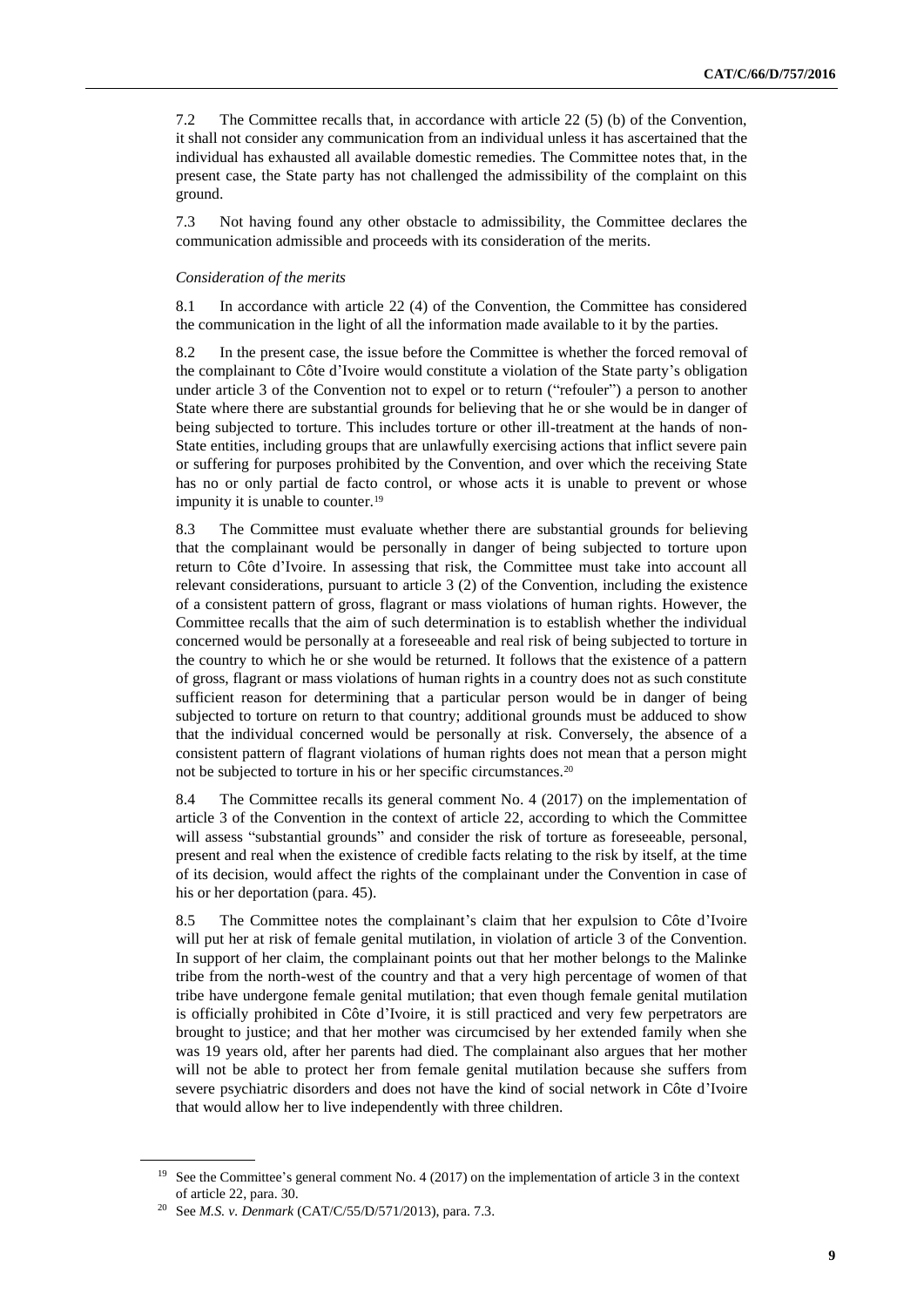8.6 The Committee also takes note of the State party's arguments that the complainant would be able to return with her mother and brothers to the area where her mother spent most of her life and with which she is familiar because the risk of female genital mutilation being carried out depends mainly on the attitude of the family and, most particularly, on the attitude of the mother, and that the complainant's mother could be expected to go and live elsewhere in Côte d'Ivoire since in large parts of the country female genital mutilation is disapproved of and is not practiced widely. The State party considers that the complainant's mother can live independently and care for her children; the fact that she is a single parent does not alter this, as she is more highly educated than the average Ivorian woman and she was able to avoid her own re-cutting, leave her family and community and flee to Europe. The Committee also notes the State party's argument that the complainant's mother never raised her psychological issues in her own asylum application, that she has not submitted her medical information under section 64 of the Aliens Act 2000 even though she was repeatedly asked to provide that information by the State party and that her medical issues and suicide attempts took place only after the complainant's asylum application was denied.

8.7 The Committee recalls that female genital mutilation causes permanent physical harm and severe psychological pain to the victims, which may last for the rest of their lives, and considers that the practice of subjecting a woman to female genital mutilation is contrary to the obligations enshrined in the Convention.<sup>21</sup> The Committee also recalls that the so-called "internal flight alternative", as suggested by the State party, is not always a reliable or effective remedy.<sup>22</sup>

8.8 While assessing whether "substantial grounds" exist for believing that a person would be in danger of being subjected to torture if deported,<sup>23</sup> the Committee observes that it is not disputed that the complainant belongs to the Malinke ethnic group, as does her mother, who lived in Côte d'Ivoire until 2011 and who was herself made to undergo female genital mutilation at the age of 19, nor is it disputed that, despite legislation punishing female genital mutilation, it is practised throughout Côte d'Ivoire by various ethnic groups, and its prevalence is especially high among certain ethnic groups in the north and northwest of the country. The complainant submits that the State party's authorities have failed to take duly into account the risk she would face if removed to Côte d'Ivoire, since the local authorities there will not be able to provide her with protection. She supports her claim by referring to the fact that there have been only 10 instances when the authorities were able to intervene in initiation rites over 10 months in 2013. The Committee also notes that according to the 2013 and 2017 reports submitted by the State party, the percentage of women who have undergone female genital mutilation in Côte d'Ivoire is falling and that over 80 per cent of the population is opposed to continuing that tradition. For example, if the prevalence of female genital mutilation among women aged 45–49 is 46.9 per cent, among 15–19-year-olds it has fallen to 31.3 per cent and among girls under 15 years of age it is 11 per cent. The State party also refers to the successful prosecution by the Government of Côte d'Ivoire in some female genital mutilation cases in 2017. Against that background, the Committee observes that the complainant has failed to show that someone in her family specifically will pressure her mother, who is clearly against female genital mutilation, into practicing the procedure, which will put her at real and personal risk of being subjected to such mutilation.

9. The Committee refers to paragraph 38 of its general comment No. 4, according to which the burden of presenting an arguable case lies with the complainant. In the Committee's opinion, the complainant has not discharged that burden of proof in the present case.

10. The Committee therefore concludes that the complainant has not adduced sufficient grounds for it to believe that she would run a real, foreseeable, personal and present risk of being subjected to torture upon returning to Côte d'Ivoire.

<sup>21</sup> See *R.O. v. Sweden* (CAT/C/59/D/644/2014), para. 8.7, and *F.B. v. Netherlands*, para. 8.7. See also CAT/C/BFA/CO/1, para. 21; CAT/C/GIN/CO/1, para. 17; and CAT/C/SLE/CO/1, para. 15.

<sup>22</sup> See the Committee's general comment No. 4, para. 47.

<sup>23</sup> Ibid., para. 48.